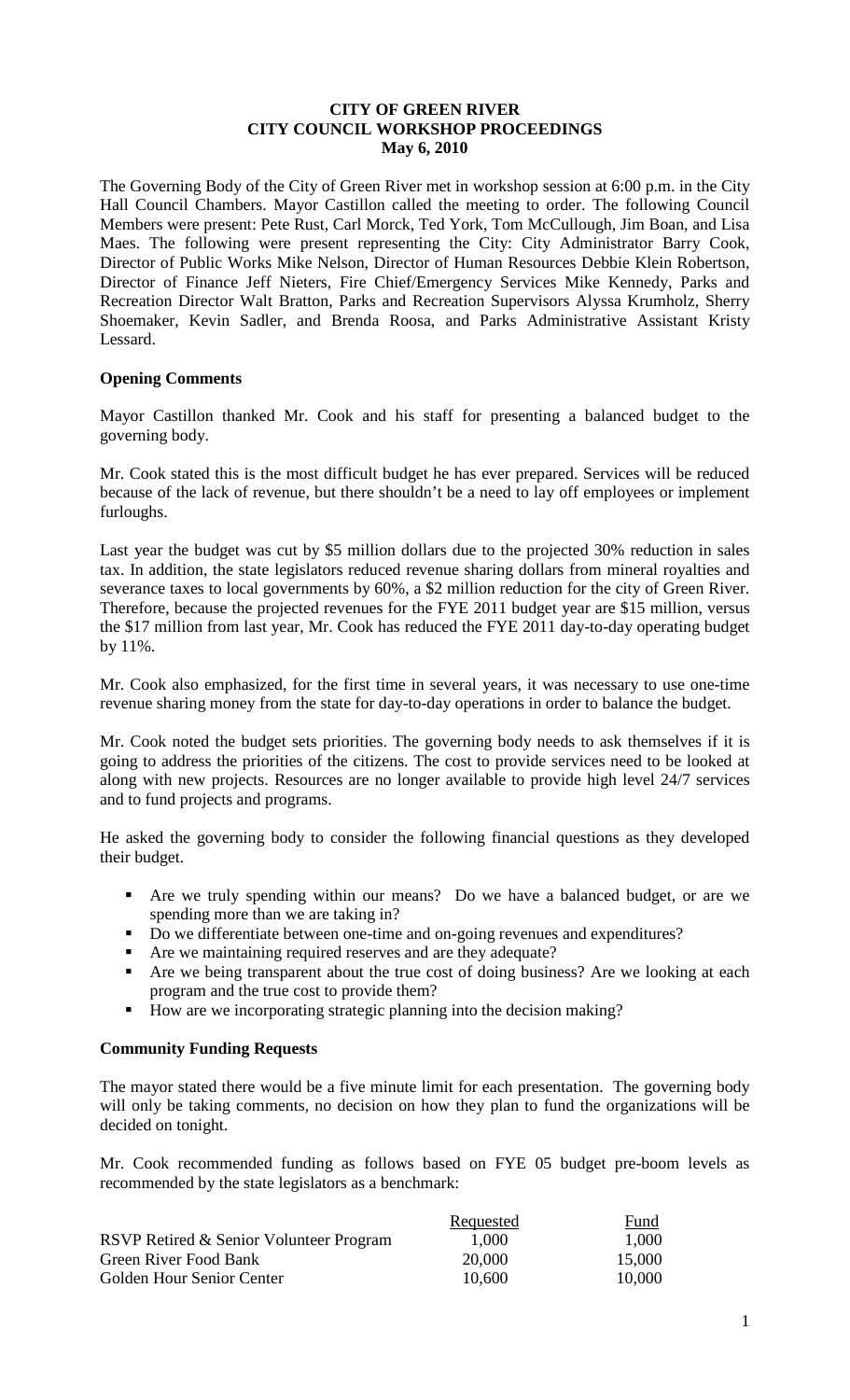| <b>Youth Home</b>                                 | 8,000     | 5,000     |
|---------------------------------------------------|-----------|-----------|
| <b>Historic Preservation Commission</b>           | 5,000     | 2,500     |
| <b>Sweetwater Family Resource Center</b>          | 5,000     | 3,000     |
| <b>Sweetwater County Child Development Center</b> | 25,000    | 15,000    |
| <b>Flaming Gorge Days</b>                         | 10,000    | 10,000    |
| <b>SWEDA</b>                                      | 50,000    | 30,000    |
| <b>Green River Futures</b>                        | 180,000   | 50,000    |
| <b>Chamber of Commerce</b>                        | 100,275   | 75,000    |
| Drug Treatment Court of Sweetwater County         | 8,000     | 5,000     |
| Juvenile Accountability Block Grant               | 397       | 397       |
| <b>STAR Transit</b>                               | 29,631    | $\Omega$  |
| <b>SW-WRAP BNEA Kids Program</b>                  | 10,000    | 5,000     |
| <b>TOTAL</b>                                      | \$460,403 | \$226,897 |

Mr. Cook noted the following are also budgeted under the Special Projects & Programs line item:

- The fireworks display for 2010 would be reduced from \$15,000 to \$10,000
- The \$2,520 yearly rent to Rocky Mountain Power for the Wild Horse Commuter Parking Lot
- Water diversion litigation would be increased from \$100,000 to \$150,000
- The Council Special Projects would be reduced from \$50,000 to \$20,000

### Retired and Senior Volunteer Program

Sweetwater County Advisory Member Orman Tripp presented information regarding their program and the benefits of volunteering. The 50 active volunteers have saved the county a little over \$122,000. Thirty-three of the volunteers are from Green River.

### Green River Food Bank

Coordinator Kathy Siler stated the number of families using the facility has doubled with an average of 400 people every month. They need the support from the city more than ever before. The money they receive from the city is used specifically for the Green River Food Bank. Other donations they receive go to the Food Bank of Sweetwater County to help feed people throughout the county.

### Golden Hour Senior Center

Director Dean Makie noted the money from the city is used for home delivered meals and low income assistance. With the various prescription discount programs their requests for low income assistance has dropped, so they reduced their request for funding from last year's by \$600.

# Youth Home

There was no one present to comment on their \$8,000 request for funding.

### Green River Historic Preservation

Representative Ruth Lauritzen stated they had reduced their request from the previous budget by half. They plan to start on the third volume of *Echoes from the Bluffs,* and will be looking for other avenues to fund projects such as the state's Certified Local Government Grants. There were two granted this last budget year, one for Main Street's Church Best Use Study, and the other for the historic preservation brochure on the economic benefits of historic preservation.

### Sweetwater Family Resource Center

Representative Kristy Burns stated they are now located in the Mansface Church. They are currently serving twenty clients.

# Child Development Center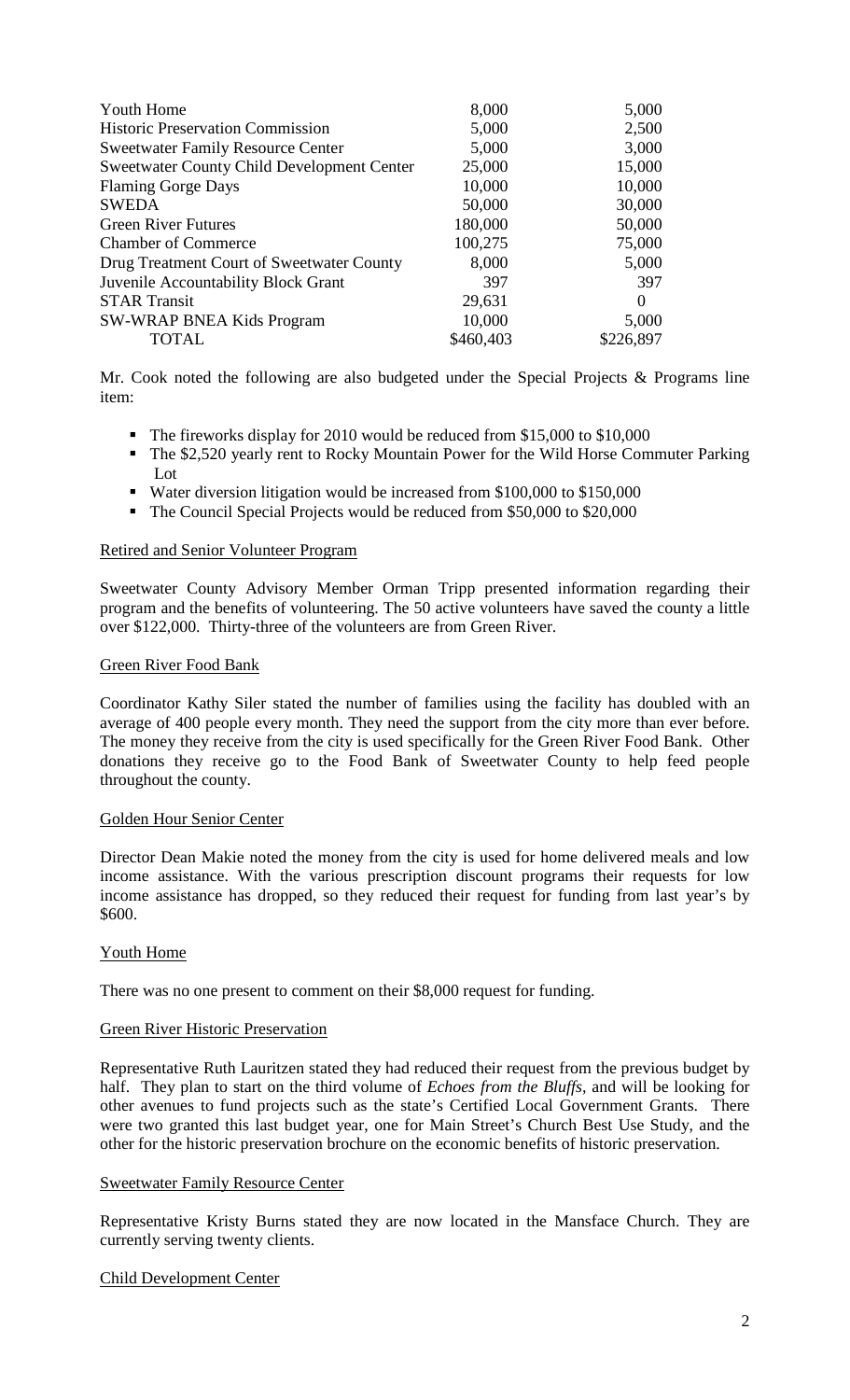Regional Coordinator Ann Owens noted they had several funding cuts over the last year. They are currently serving 180 children with disabilities, and 35 children through the at risk program. The money received from the city pays the utilities and up keep for the Shoshone and the Expedition Academy buildings which they are leasing from School District No. 2.

# Flaming Gorge Days Committee

There was no one present to comment on their \$10,000 request which is \$8,000 less than the previous year.

# SWEDA

Director Michelle Hostetler presented the governing body with a booklet of information that included three different budget scenarios based on the amount of funding she receives. Her projects include bringing the Sidelines Restaurant to Green River, and also Elution Technologies. With funding from the Commerce Bank, and Jim Anselmi they will be contracting with an economic development study, and then Stellar Consulting to develop community strategic planning using the information from the study.

# Green River Futures

Member Paul Stevens stated Futures focuses all their efforts solely on Green River. He explained the revolving loan fund available for local businesses. They currently have nine loans to Green River businesses which resulted in the creation of 24 jobs for Green River. They still have \$85,000 available for additional loans from the USDA.

If they receive the \$1.8 million in grants they have submitted for the Tomahawk project, the Tomahawk will be a catalyst for downtown renewal and be a major component of the Blue Canopy Project. It will also provide for twenty new jobs. The Tomahawk also supports the governing body's strategic plan.

Mr. Stevens stated they are very discouraged by the proposed funding from the city. Green River has received a return on investment over the last year of 290%, or for every dollar invested they have received a return of \$3. If they receive the \$1.8 million grant funding, it will be a 982% return.

He explained last year the city contributed \$160,000 with \$100,000 from Main Street for a total of \$260,000. Compared to Futures':

- Receipt of a \$300,000 grant for the acquisition of the Tomahawk building
- Use of their proprietary funding of \$131,192
- Volunteer labor hours of 25,000 hours
- Receipt of an Energy Efficiency Grant for \$146,474
- Receipt of an Architectural Study Grant for \$4,000
- Matching grant funding in the amount of \$38,000
- Revolving Loan Grant funding in the amount of \$109,560 Total by Futures \$754,226

He believes there is a way to consolidate the funding, reduce the overall budget, and consolidate resources resulting in a stronger more forceful economic development program for the city of Green River.

# Green River Chamber of Commerce

Director Janet Hartford provided the governing body with the annual report. She noted with the proposed funding for FYE 11 she has modified her contract and will no longer provide or help with the following:

- Santa's Arrival, Lighted Kiddie Parade or Mayor's Tree Lighting
- **Help with the Crystal Classic**
- $\blacksquare$  Help with archery activities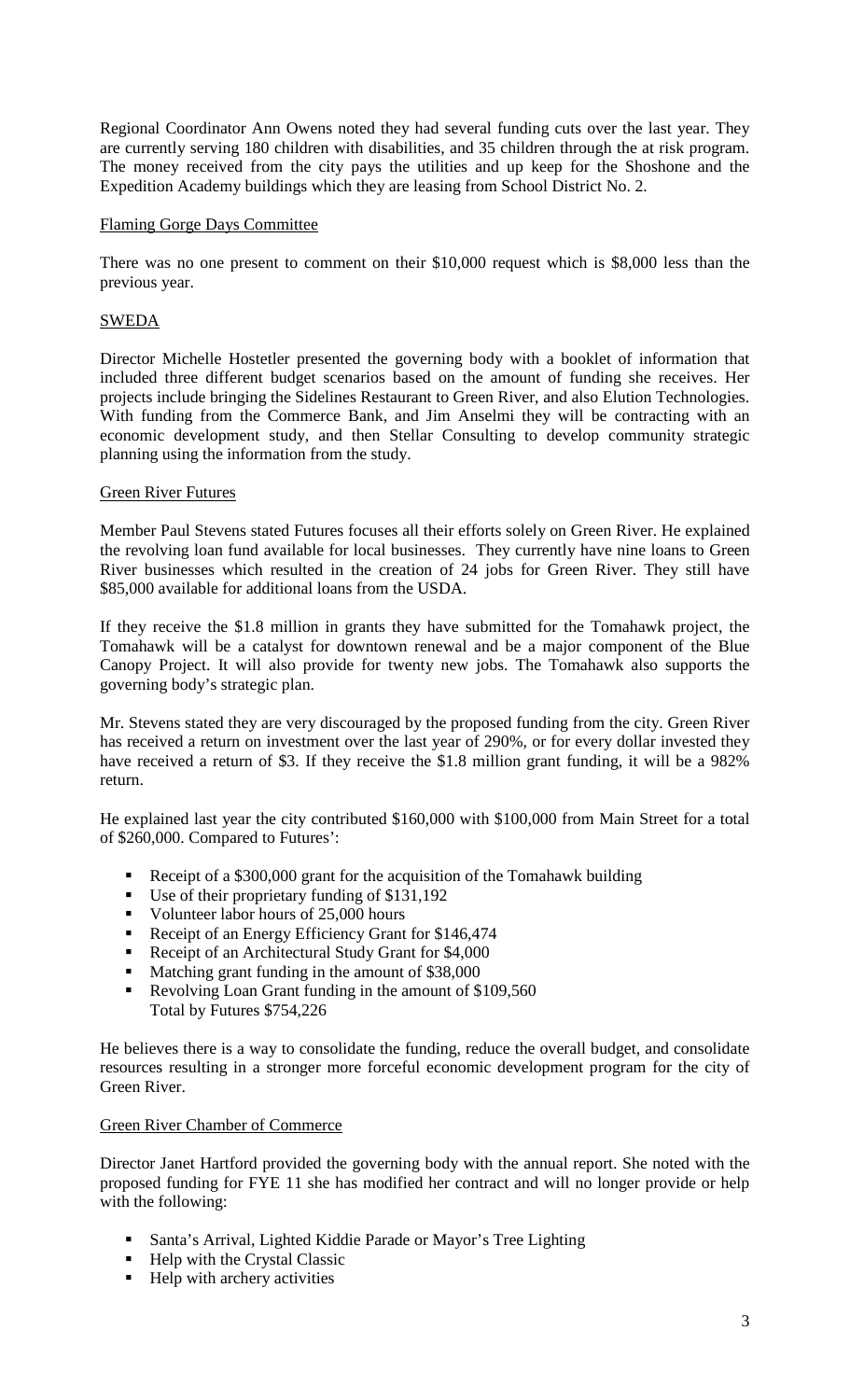- The Kayak Rodeo
- Grants for city or community projects
- Actively work with or serve on the board of Main Street or liaison with the Urban Renewal Agency
- **Customer service luncheons**
- Assist with historical promotions and activities

And:

- She has cut staffing
- They will start charging for information packets

### Drug Treatment Court Foundation of Sweetwater County

Coordinator Sandi Henderson explained the success of the program, and the agencies and volunteers that work with them. They served 18 clients over the last year, sixteen graduated and two went into treatment. They will be grateful for any funding the city can appropriate to them.

### STAR Transit

Director Judy Owens stated they will have approximately \$12,000 left over from the FYE 10 budget and requested it be carried forward to the FYE 11 budget along with an additional \$17,631. If the city doesn't provide funding, they will have to cut the number of trips back and forth to Rock Springs, and review their fixed route service. They hope to have 53-11 federal grant funding next year, but they have to show the two cities are in support of the fixed route program, and then they will only have to come up with the matching funds for the grant.

### SW-WRAP BNEA Kids

Executive Director Cathie Hughes stated the program provides funding to allow students to participate in school and community activities through voucher based assistance. She is grateful for any contribution the governing body can appropriate. She is currently serving about 68 children.

# Other Information

Mr. Cook noted Community Nursing will be coming to a workshop to present information requesting non-financial support for their program.

The council has also requested \$50,000 be set aside in a "Rainy Day Fund". He proposed it be set aside in a reserve account in the General Fund for emergency use only.

Council Member York submitted alternative funding recommendations for the governing body to consider for community service organizations, and also funding for economic development. There are some concerns about cutting funding to community organizations such as the food bank. The hope is when funding for Futures, Main Street, SWEDA and the Chamber, the governing body will consider how each supports the governing body's strategic plan. The budget recommendation had been sent via email to Mr. Cook and members of the governing body. The information is being submitted to open discussions to take care of things that are needed right now. It also provides for a balanced budget.

Council Member Rust emphasized it was submitted as something else to consider besides what had been proposed by the city administrator. He noted any kind of change will require finding additional funding.

Council Member McCullough hopes they be able to tell the community services organizations what amounts they will be allocated when they firm up their budget at the June  $3<sup>rd</sup>$  meeting. Until then, the council is open to any lobbying for funding, they need input from the people since that is who they serve.

Mayor Castillion noted it is going to be a tough budget. Services are definitely going to be cut. It is up to the governing body to decide what to fund and what to cut in order to keep the budget balanced.